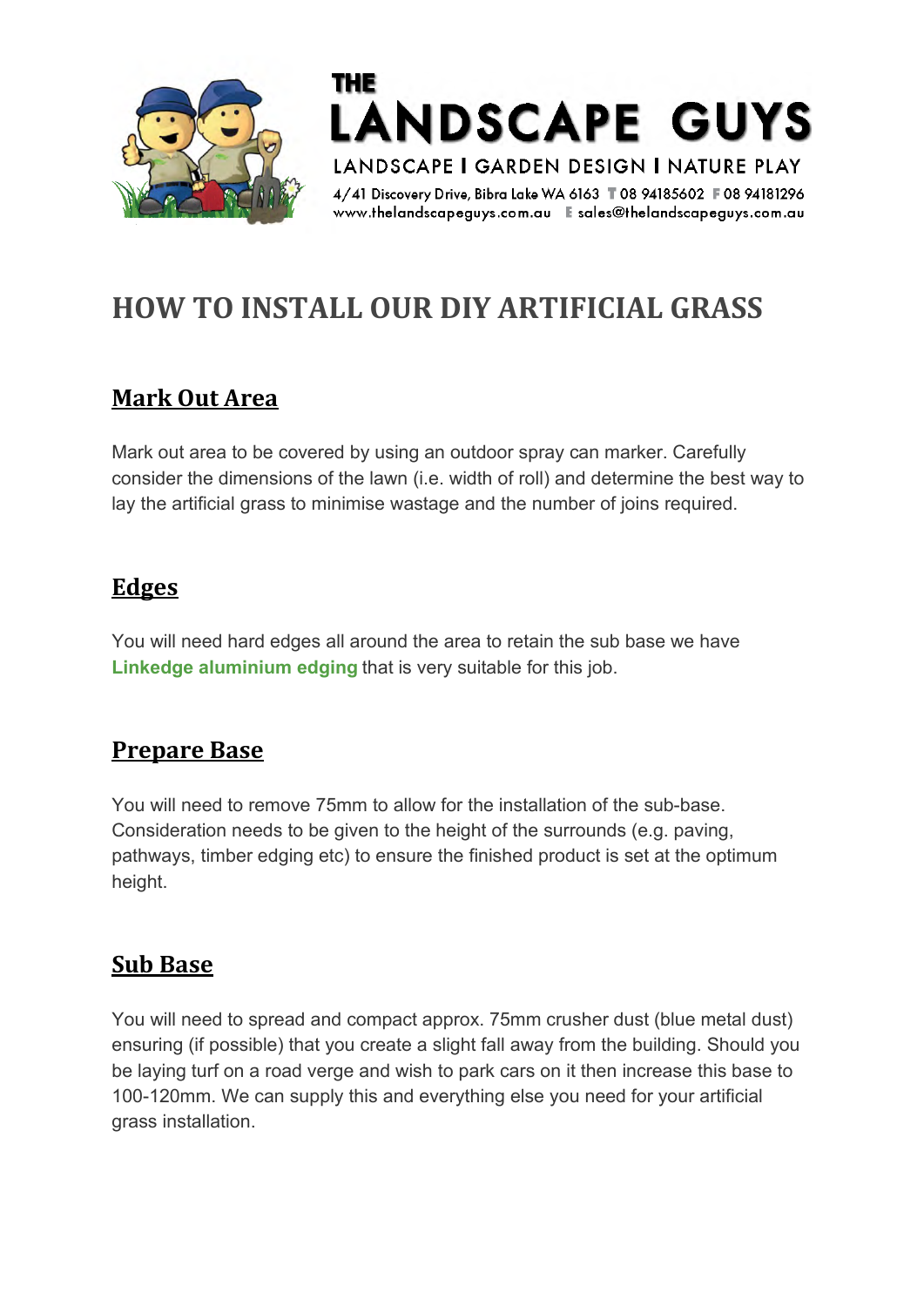



4/41 Discovery Drive, Bibra Lake WA 6163 T08 94185602 F08 94181296 

## **Laying Artificial Grass**

Calculate the most practical way to lay the turf, giving consideration to minimising off cuts and also minimising the number of joins required. Again, keep in mind you will always need to run the grain of the turf in the same direction.

#### **Cut the DIY Artificial Grass**

Cut off excess material so it is easier to work with. Always use a sharp blade in your Stanley knife! Check regularly that the turf is still positioned in its intended place. Now, trim turf more exactly with straight lines wherever possible. It is recommended to cut the turf on the back.

## **Joins**

You need to be particularly careful to ensure that joins are fitted very neatly together along the length of the joins. Once you have accurately positioned the Artificial Grass (without tape or glue), hold the pieces secure by using ground pins or laying bags of sand on the pieces.

Lay back the edges of both pieces and place the contact joining tape under the centre of the join. Start removing the covering over the contact adhesive and pull it out between the two pieces of turf. If the turf has not moved, then the edges will go back together as they were and adhere into the contact adhesive. Now tread on the join to make sure it has good contact. Ensure the join does not move by nailing on both sides of the join at 150mm centres.